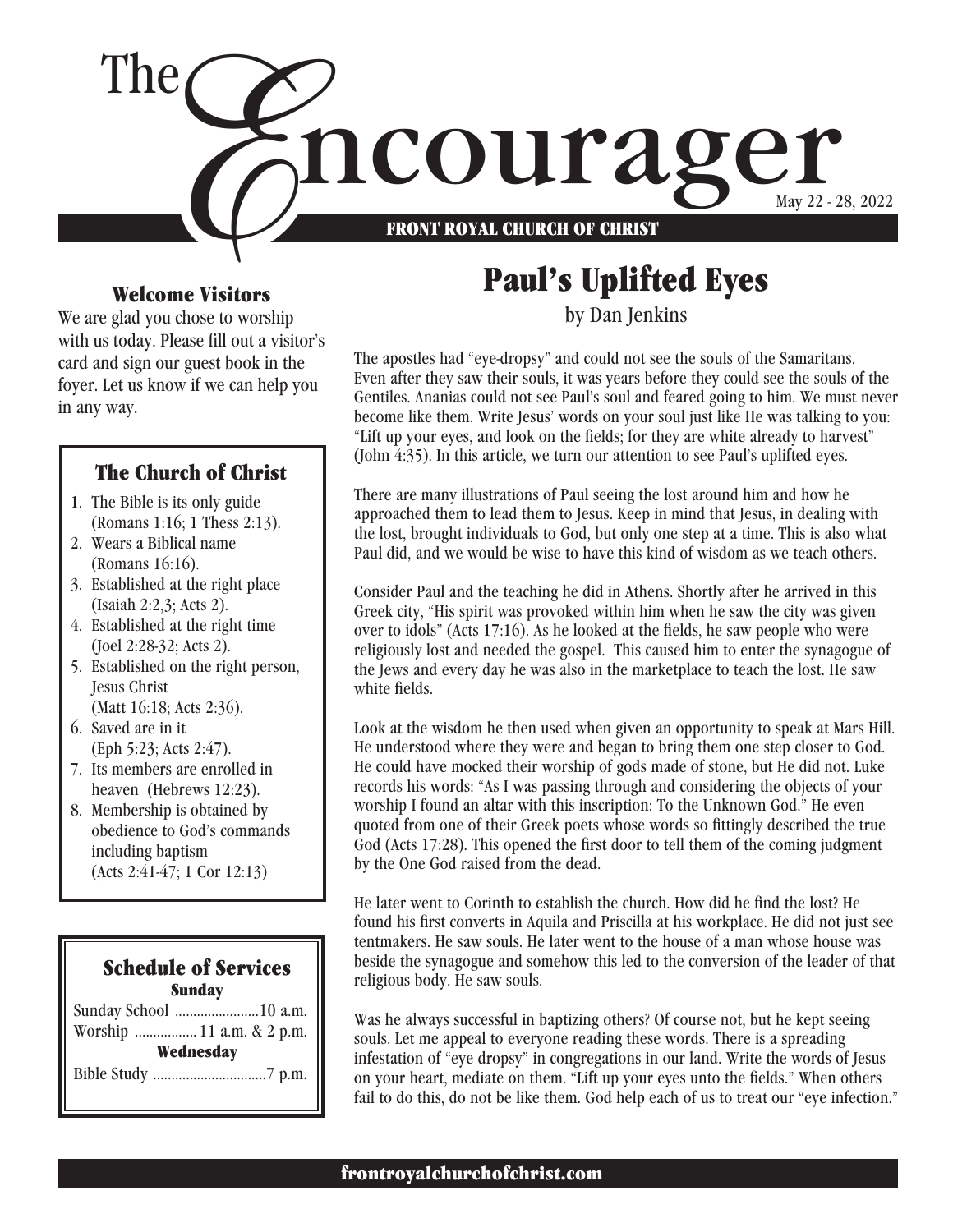# Announcements

## Church Directory

All new information for the new directory should be given to Mike McCool.

\*Please check the bulletin board for events going on at other congregations.

## Speakers

|           | <b>AM Worship</b>    | <b>PM Worship</b>    |
|-----------|----------------------|----------------------|
| May $22$  | Ken Goodmiller       | <b>Eugene Tewalt</b> |
| May 29    | Nate Edwards         | Mike McCool          |
| June 5    | <b>Eugene Tewalt</b> | Art Candenquist      |
| June 12   | Ken Goodmiller       | <b>Eugene Tewalt</b> |
| June 19   | Mike McCool          | <b>Joel Hope</b>     |
| June $26$ | Nate Edwards         | T. K. Edwards        |
| July 3    | <b>Eugene Tewalt</b> | Mike McCool          |
| July 10   | Ken Goodmiller       | Nate Edward          |
|           |                      |                      |

## Birthdays and Anniversaries

Birthdays for May

Cathie Derflinger 5/8 Kelly Clark 5/10 Vickie Petrow 5/10 Constance Efaw 5/16 Mike McCool 5/31

## Anniversaries for May

Mike and Valerie Efaw 5/4

#### Reminder

No food or drinks allowed in auditorium.



Copyright 2022 Karl A. Zorowski. All rights reserved. Used with permission. Visit us online at www.churchmice.net.

# Serving Today

Lord's Table: Mike McCool, Liam Edwards, Cyric Edwards, David Mayberry

> Song Leader: Nate Edwards

Closing Prayer: Carson VanArsdall

## Serving Next Sunday

Lord's Table: **Joel Hope**, David Mayberry, Art Candequest, T.K. Edwards

> Song Leader: Tim Tewalt

Closing Prayer: Ken Goodmiller

Scripture Reading Art Candenquist

*Please make sure to check to see if you are on the list of servers.*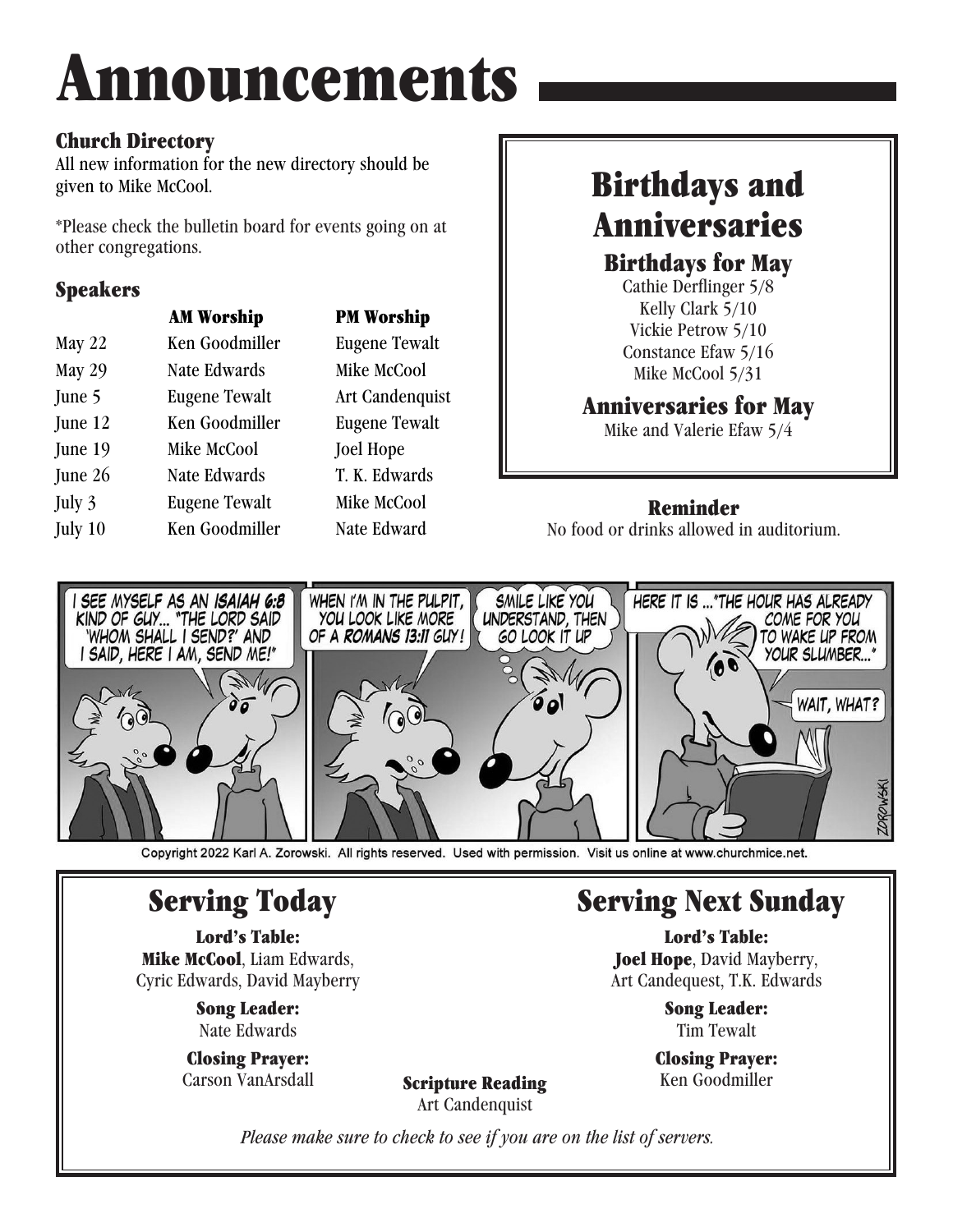# The Cracked Acorn **by Carson Van Arsdall**

# Old West

Mention James Arness to anyone, "Alive or Dead?", they will say "dead." He once was the star of the long running TV show GUNSMOKE, the cast brought the family together for an episode each week. It was early TV and it went from thirty minutes to an hour, critics predicted audiences would never set still that long, how wrong they were!!

 - MATT DILLION, MARSHALL OF DODGE CITY, KANSAS, the early western days of trains and telegraph; Henry Ford was yet to be born.

"Matthew, there's some hot biled coffee on the stove, Dust off and sit a spell. Miss Kitty is a mite upset that you are aiming to take on the Lomax boys and the Strutters when they bring their herds in, but it's steel a fur days off!."

"Festus, Is this all the good news you have? Check the telegraph office for WANTED, check if there are any new people in town and then bring me the bad news."

Matt dealt with the liars, cheats, and people with hidden motives and agendas; each week ending not too happily ever after. The injured were attended to by Doc, broken arms and legs were painfully set, he would stay by the bed of the dying all night waiting for morning when the fever might break. Miss Kitty made sure that all the unfortunates that were to be buried at Boot Hill had someone to say a few words - she thought that even the worst deserved a moment of reflection.

The marshal always made time for a ride into the hills. While the unsaddled big gray had a roll in the buffalo grass and then grazed, Matt dozed under "clouds that ignored the plights of mortal men." This was a man that was close to 7 feet tall, he believed in a simple answer for difficult justice. On the way back to Dodge, he would stop by the widow Smith with seven kids to check if all was o.k. Keeping the peace and giving equal treatment to everyone was a big job for a big man.

Samson was the big man of the Old Testament. He was given super strength by God. In many ways, he was a disappointment to his Creator but he kept the Philistines at bay and for a few years the children of Israel could breathe easier. As a child, I was impressed that this strong man sought to correct his weaknesses at the end, blinded he prayed to God for one last chance to smite his enemies; God, how wonderful!, answered his prayer. "..then he pushed with all his might, and down came the temple on the rulers(Philistines) and all the people in it, killing many more when he died than while he lived." (Judges 16:30)

"Well, it's time to catch the noon stage. The town's a buzzin that Abe and Sarah had a baby out at the Ole Kristie Ranch. Crazy Joe's riding up front today. Some say he can Winchester a notch into a coyote's ear a mile away, that's good in case of hostiles. A cold north wind is aggravating the sage, could bring trouble, mite be movin. May the road rise up to meet ya and that the good Lord will take a liken to ya'll. YAH! YAH! YAH! Gideup!" (NUMBERS 6: 24-26)